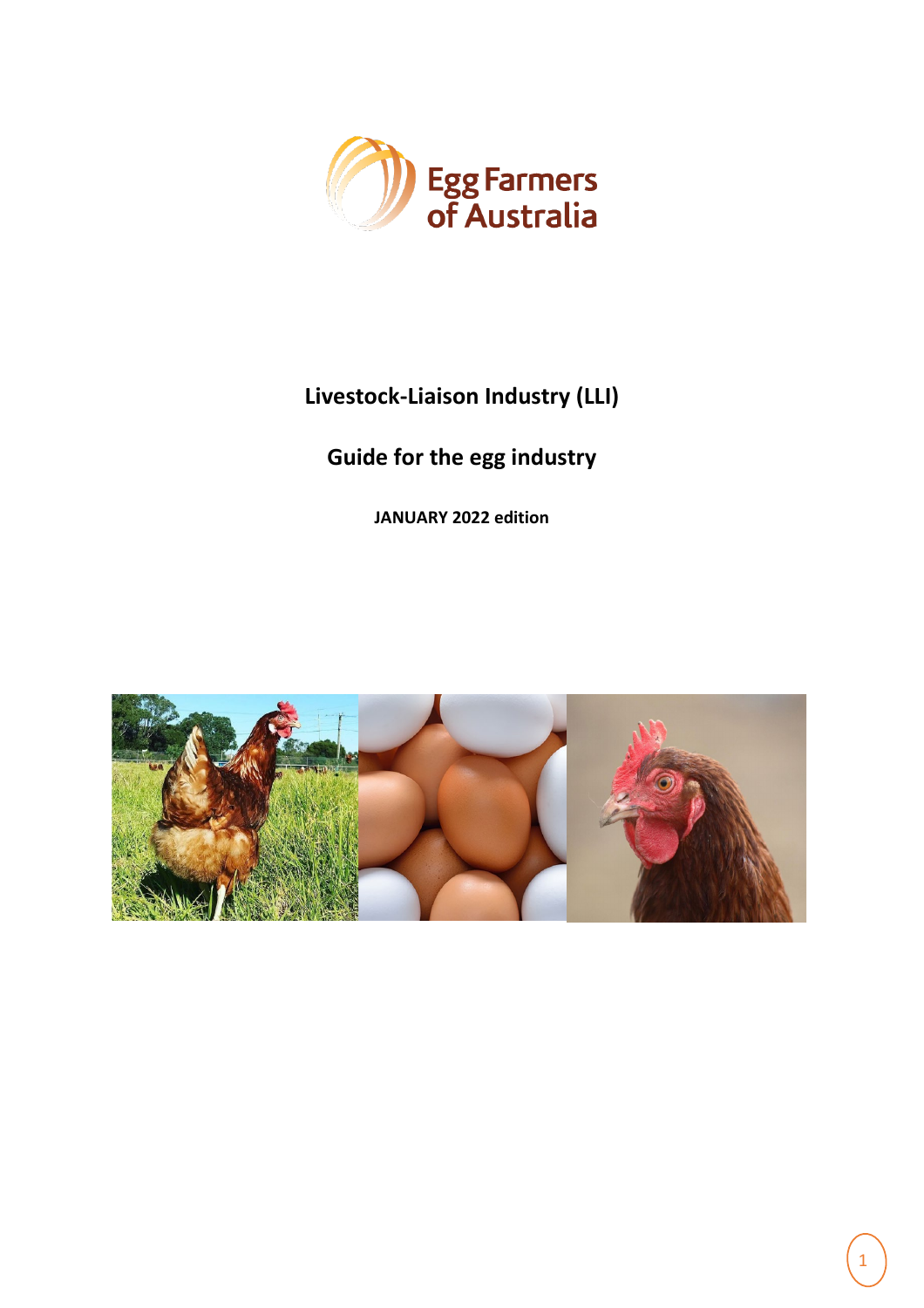# **Table of Contents**

| FREQUENTLY ASKED QUESTIONS FOR AFFECTED FARMS - FROM AG VICTORIA  11 |
|----------------------------------------------------------------------|
|                                                                      |
|                                                                      |
|                                                                      |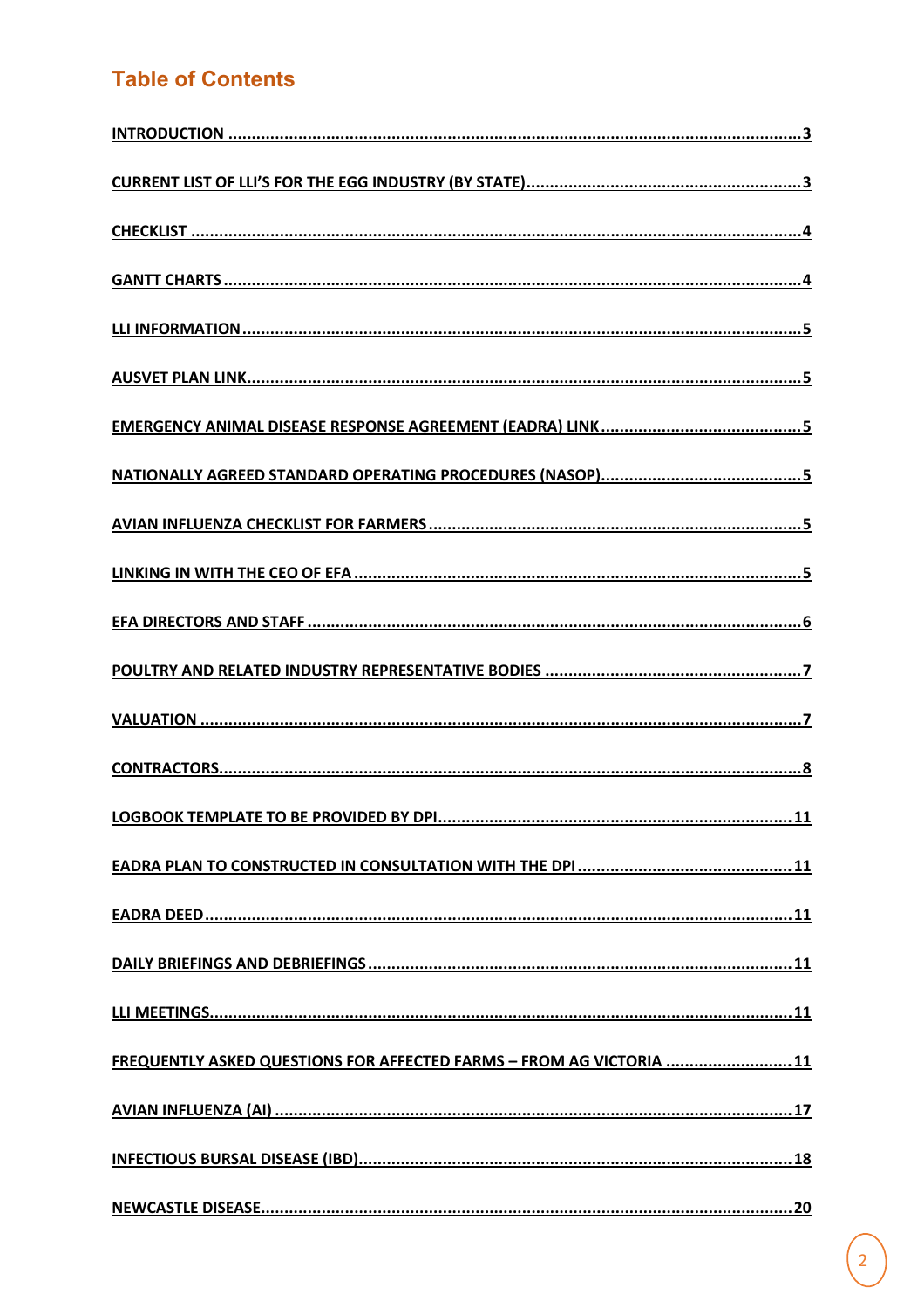

## <span id="page-2-0"></span>Introduction

Congratulations on your appointment as the Liaison - Livestock Industry (LLI) for the egg industry. Your help, expertise and commitment are greatly appreciated.

Depending on the circumstances of the incident, Egg Farmers of Australia will liaise with Australia Eggs in relation to the rotation of LLIs for long incidences. It is appreciated that many LLI's have indicated that they are able to do a number of week-long rotations.

It is hoped that this guide will provide some initial information in the first days of a response incident to assist as you become a part of the State Control Centre (SCC) or Local Control Centre (LCC).

All trained LLI's for the egg industry will receive an electronic copy of this guide. This guide is a quick guide to use in conjunction with the detailed information provided through AHA's LLI's training. It is an industry guide.

Egg Farmers of Australia (EFA) will continue to update and improve this booklet on an annual basis based on new information of feedback from LLI's.

This booklet was produced during the Victorian AI response of 2020-2021. Information in relation to other diseases have been included for your reference.

# <span id="page-2-1"></span>Current List of LLI's for the egg industry (by state)

### **Queensland**

Melinda Hashimoto John Coward Kylie Jackson Lachlan Ironside Victor Alvarez

### **Victoria**

Brian Ahmed Meg Parkinson Ryan Peacock

**New South Wales** Nil

## **Western Australia**

Brendan Bell Ian Claxon

# **Tasmania**

Nil

## **South Australia**

Laura Fell Darren Letton Jessica Spencer

#### **ACT** Nil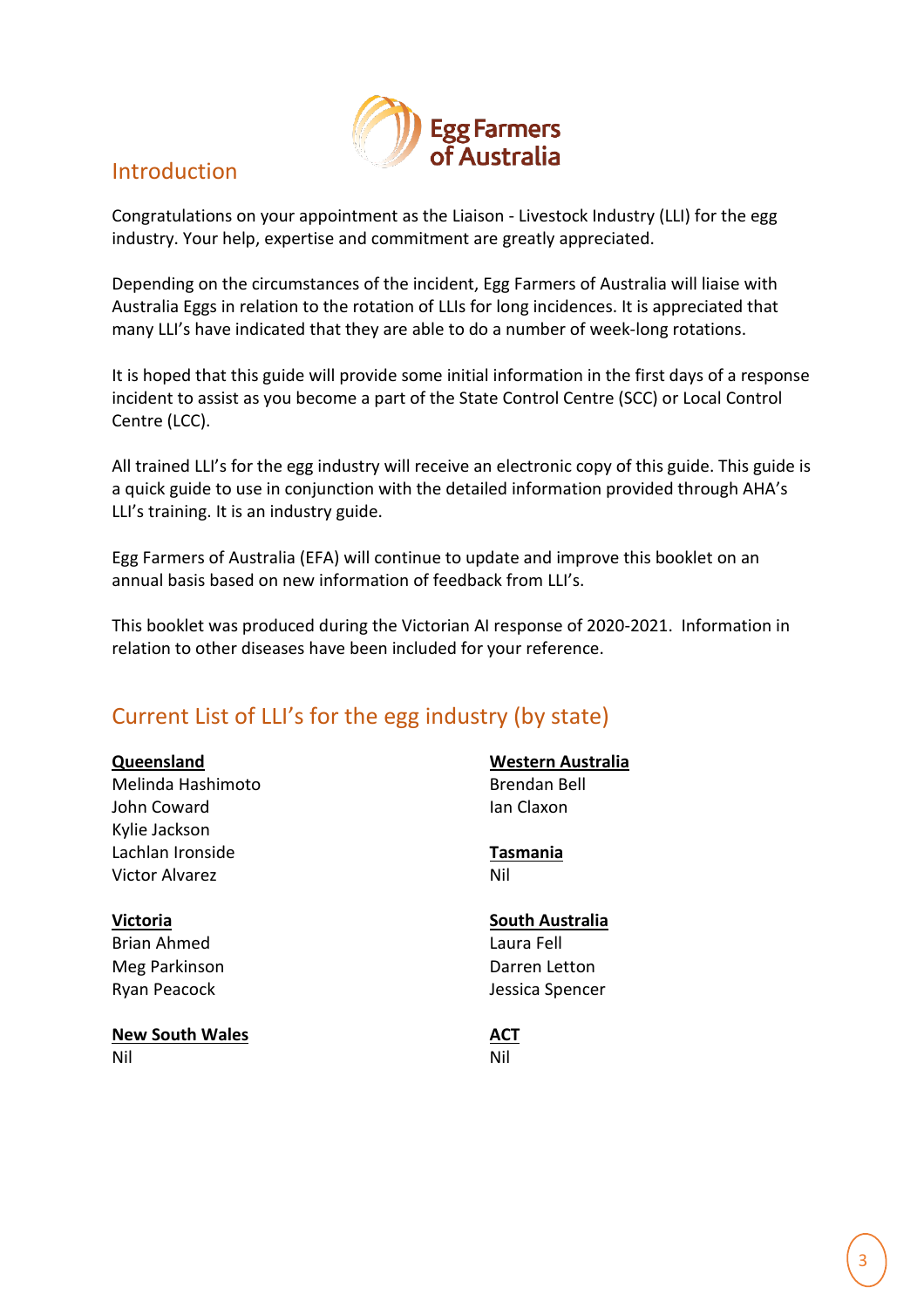# <span id="page-3-0"></span>Checklist

| Checklist item                                                                                                                                                                          | Answer/Notes |
|-----------------------------------------------------------------------------------------------------------------------------------------------------------------------------------------|--------------|
| Have you received a logbook template?                                                                                                                                                   |              |
| Have you made contact with each of the impacted<br>egg farmers?                                                                                                                         |              |
| Do you have a copy of the farm map?                                                                                                                                                     |              |
| What time are the daily conference calls/meetings<br>or debrief calls/meetings, add these to your diary.                                                                                |              |
| Make a meeting time for an LLI meeting with the<br>incident controller and head of operations                                                                                           |              |
| When will the industry meetings with farmers be<br>held?                                                                                                                                |              |
| How does the Department/CVO office link in with<br>industry for decisions in relation to;<br>Each farm; (who is the case manager)<br>EADRA plan and;<br>$\bullet$<br>Surveillance plan? |              |

<span id="page-3-1"></span>GAANT charts are utilised by the department to monitor progress of outbreak response. An example is set out below:

| Progress of the Infected Premises - DDD Activities |  |           |           |        |        |        |        |                           |                          |        |                                |                                 |                       |                      |          |
|----------------------------------------------------|--|-----------|-----------|--------|--------|--------|--------|---------------------------|--------------------------|--------|--------------------------------|---------------------------------|-----------------------|----------------------|----------|
|                                                    |  |           |           |        |        |        |        |                           |                          |        |                                |                                 |                       |                      |          |
|                                                    |  |           |           |        |        |        |        | Cleaning and Disinfection |                          |        |                                | C&D                             |                       |                      |          |
|                                                    |  | Depop     | Disposal  | Step 1 | Step 2 | Step 3 | Step 4 | Step 5                    | Step 6                   | Step 7 | Shed End<br>Date<br>(Official) | <b>Expected End</b><br>Date C&D | Checklist<br>Complete | Milestone<br>Payment | Comments |
|                                                    |  | 5-Aug-20  | 20-Aug-20 |        |        |        |        |                           |                          |        |                                |                                 |                       |                      |          |
|                                                    |  | 5-Aug-20  | 20-Aug-20 |        |        |        |        |                           |                          |        |                                | 5-Oct-20                        |                       |                      |          |
|                                                    |  |           |           |        |        |        |        |                           |                          |        |                                |                                 |                       |                      |          |
|                                                    |  | <b>NA</b> | NA        |        |        |        |        |                           |                          |        |                                |                                 |                       |                      |          |
|                                                    |  | <b>NA</b> | NA        |        |        |        |        |                           |                          |        |                                |                                 |                       |                      |          |
|                                                    |  | <b>NA</b> | <b>NA</b> |        |        |        |        |                           |                          |        |                                |                                 |                       |                      |          |
|                                                    |  |           |           |        |        |        |        |                           | Liming external to occur |        |                                |                                 |                       |                      |          |
|                                                    |  |           |           |        |        |        |        |                           | Liming external to occur |        |                                |                                 |                       |                      |          |
|                                                    |  |           |           |        |        |        |        |                           | Liming external to occur |        |                                |                                 |                       |                      |          |
|                                                    |  |           |           |        |        |        |        |                           | Liming external to occur |        |                                |                                 |                       |                      |          |
|                                                    |  | <b>NA</b> | NA        |        |        |        |        |                           |                          |        |                                |                                 |                       |                      |          |
|                                                    |  | <b>NA</b> | NA        |        |        |        |        |                           |                          |        |                                |                                 |                       |                      |          |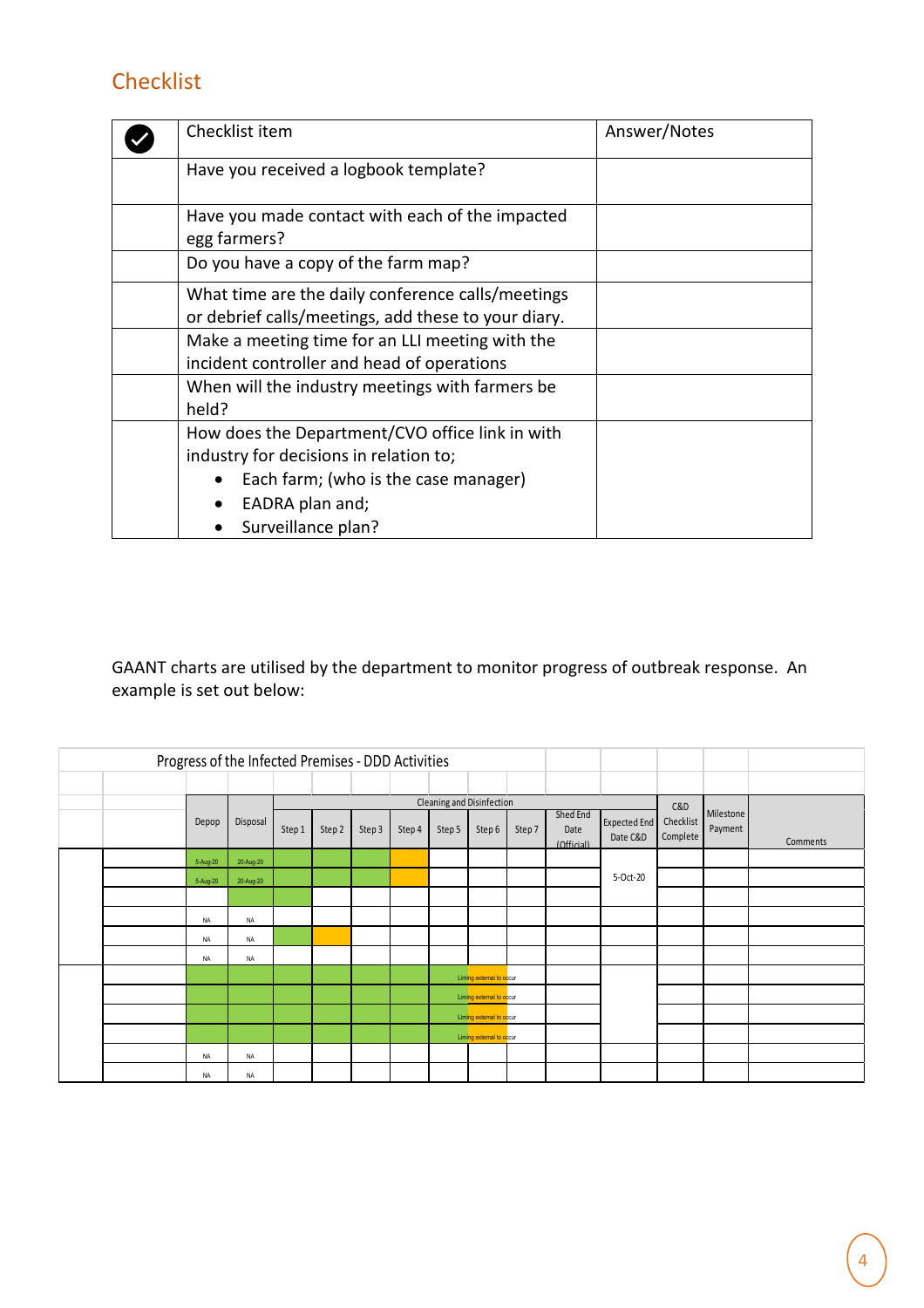## <span id="page-4-0"></span>LLI information

The following link provided from the Animal Health Australia website is useful to provide to Government officials who may not be familiar with the role of the LLI.

<https://animalhealthaustralia.com.au/download/8966/>

## <span id="page-4-1"></span>AUSVET plan link

[https://www.animalhealthaustralia.com.au/our-publications/ausvetplan-manuals-and](https://www.animalhealthaustralia.com.au/our-publications/ausvetplan-manuals-and-documents/)[documents/](https://www.animalhealthaustralia.com.au/our-publications/ausvetplan-manuals-and-documents/)

## <span id="page-4-2"></span>Emergency Animal Disease Response Agreement (EADRA) link

[https://www.animalhealthaustralia.com.au/what-we-do/emergency-animal-disease/ead](https://www.animalhealthaustralia.com.au/what-we-do/emergency-animal-disease/ead-response-agreement/)[response-agreement/](https://www.animalhealthaustralia.com.au/what-we-do/emergency-animal-disease/ead-response-agreement/)

## <span id="page-4-3"></span>Nationally Agreed Standard Operating Procedures (NASOP)

https://animalhealthaustralia.com.au/nationally-agreed-standard-operating-procedures/

## <span id="page-4-4"></span>Avian Influenza checklist for farmers

The following checklist created by Egg Farmers of Australia and Australian Eggs was made to assist farmers to understand the steps involved should their farm be impacted. The checklist was prepared specifically for Victoria and therefore difference in state regulations may see a slight difference in steps.

<https://www.australianeggs.org.au/dmsdocument/1157-avian-influenza-checklist-pdf>

## <span id="page-4-5"></span>Linking in with the CEO of EFA

The Egg Farmers of Australia team provides information to members. The CEO discusses the funding required in the response pertaining to EADRA with the EFA board, and information is then provided to Australian Eggs Managing Director who attends the Consultative Committee on Emergency Animal Disease (CCEAD) and National Management Group (NMG).

It is crucial as the LLI that you are providing information through to the CEO. This means that you are in regular contact with the CEO and that you are following up with the public information unit in relation to information that may be provided to the Department as a courtesy before being emailed out.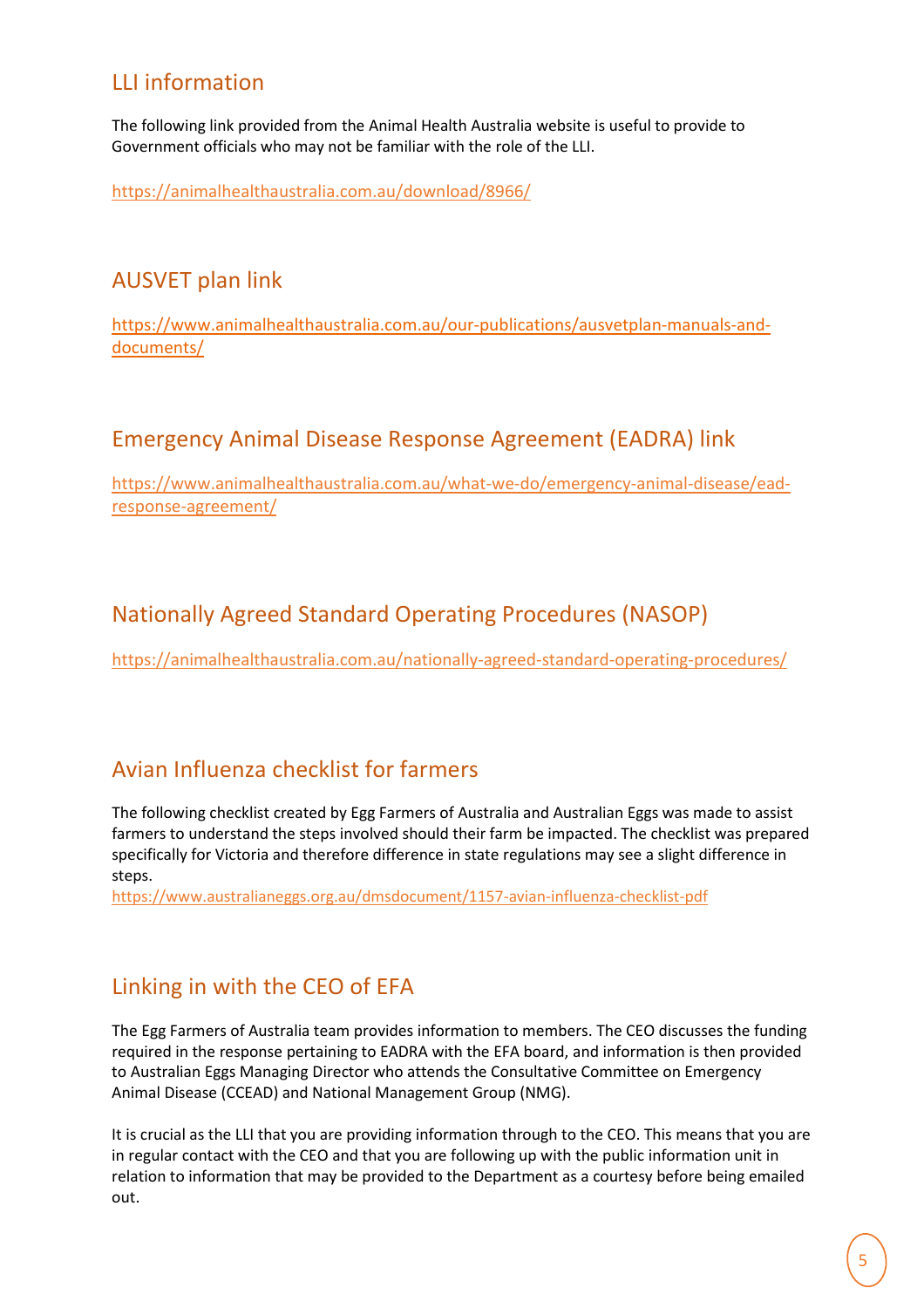## <span id="page-5-0"></span>EFA Directors and Staff

**The EFA CEO and Administration and Engagement Officers details are listed below.**



Egg Farmers<br>
of Australia

**Melinda Hashimoto** CEO 0434 999 600 [ceo@eggfarmersaustralia.org](mailto:ceo@eggfarmersaustralia.org)



## Egg Farmers<br>
of Australia

**Kylie Jackson**  Administration & Engagement Officer 0413 750 585 [info@eggfarmersaustralia.org](mailto:info@eggfarmersaustralia.org)

## **The EFA Directors are listed below for each state.**

**NSW**



Egg Farmers<br>
of Australia

**Bede Burke AM**  Chairman 0427 606 270 [bedeburke@bigpond.com](mailto:bedeburke@bigpond.com)



**QLD**



## Egg Farmers<br>
of Australia

**John Coward**  Deputy Chair & Secretary 0407 622 166 [john.coward1@gmail.com](mailto:john.coward1@gmail.com)

**SA/TAS**



## Egg Farmers<br>
of Australia

**Ruth Drinkwater** Director 0409 759 322 [ruthmcq@mrsclucks.com](mailto:ruthmcq@mrsclucks.com)





**Chair Commercial Egg Farmers Association of SA & TAS**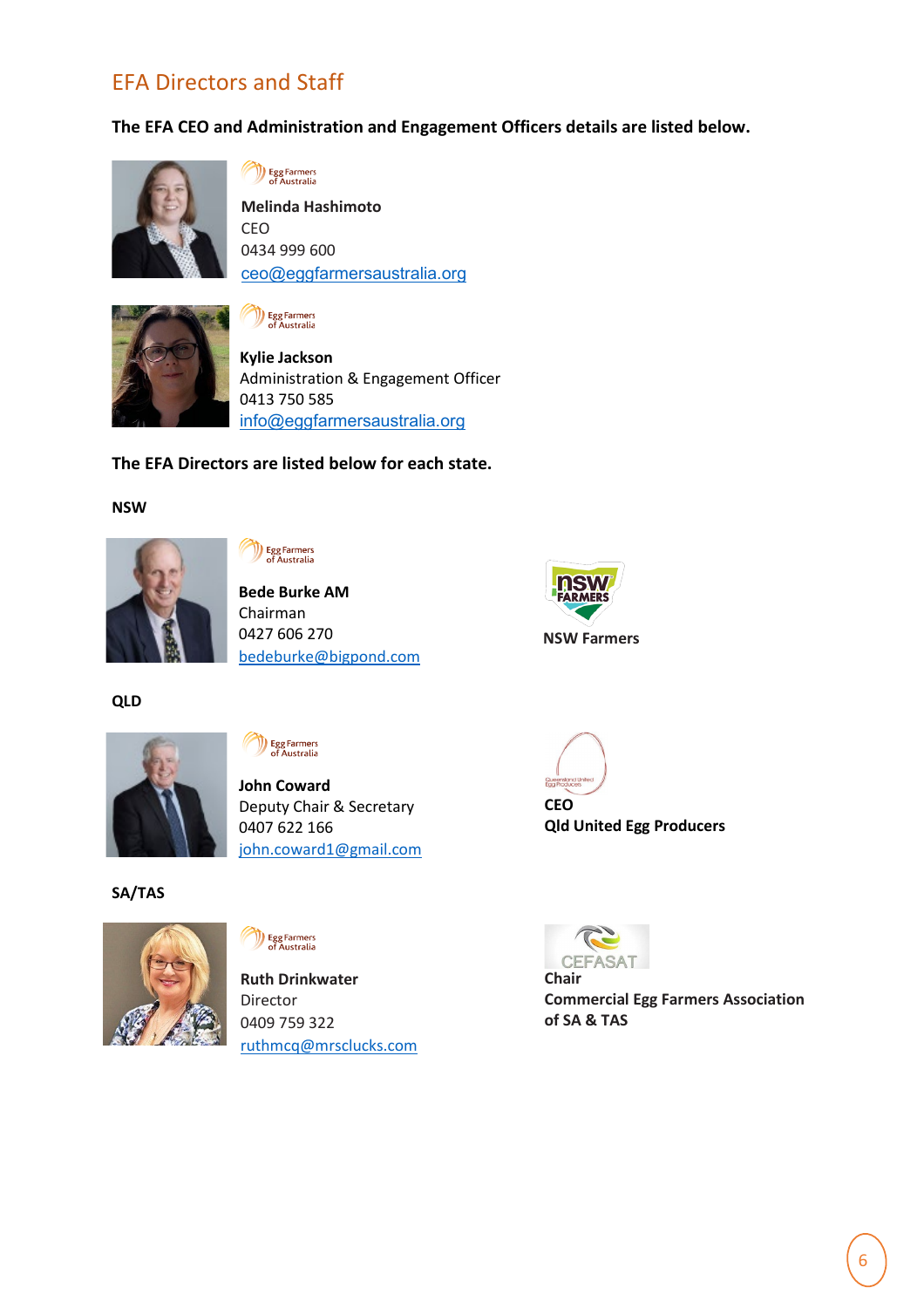

Egg Farmers<br>
of Australia

**Ian Wilson** Director 0409 081 705 [dualcidium@westnet.com.au](mailto:dualcidium@westnet.com.au)

**VIC**



Egg Farmers<br>
of Australia

**Brian Ahmed** Director (03) 9742 1526 [brian@ltseggs.com.au](mailto:brian@ltseggs.com.au)



**Chair Commercial Egg Producers Association of WA**



**Egg Group Chair Vic Farmers Federation**

# <span id="page-6-0"></span>Poultry and related Industry representative bodies

| <b>Name</b>            | <b>Organisation</b>                                | <b>Poultry</b><br>type | <b>Position</b>    | <b>Phone</b>        | <b>Email</b>               |
|------------------------|----------------------------------------------------|------------------------|--------------------|---------------------|----------------------------|
| Vivien<br>Kite         | Australian<br>Chicken Meat<br>Federation<br>(ACMF) | Chicken<br>Meat        | Deputy<br>Director | $(02)$ 9929<br>4077 | vivien.kite@chicken.org.au |
| John<br><b>Houston</b> | Australian<br>Duck Meat<br>Association             | <b>Duck</b>            | Chairman           | 0417 465<br>260     |                            |
| Greg<br>Parkinson      | Australian<br>Duck Meat<br>Association             | <b>Duck</b>            | <b>CEO</b>         | 0417 506<br>574     | g.parkinson@iinet.net.au   |
| Col Quast              | Australasian<br>Turkey<br>Federation               | Turkey<br>Meat         | Vice<br>President  | 0428 667<br>719     | colin@Quastturkeys.com.au  |
| Jodie<br>Redcliffe     | Australian<br>Chicken<br>Growers<br>Association    |                        |                    | 0408 758<br>602     |                            |
| Chris<br>Gregory       | Emu Industry<br>Federation of<br>Australia         | Emu                    | President          | 0418 814<br>211     | chris@emutracks.com        |

## <span id="page-6-1"></span>Valuation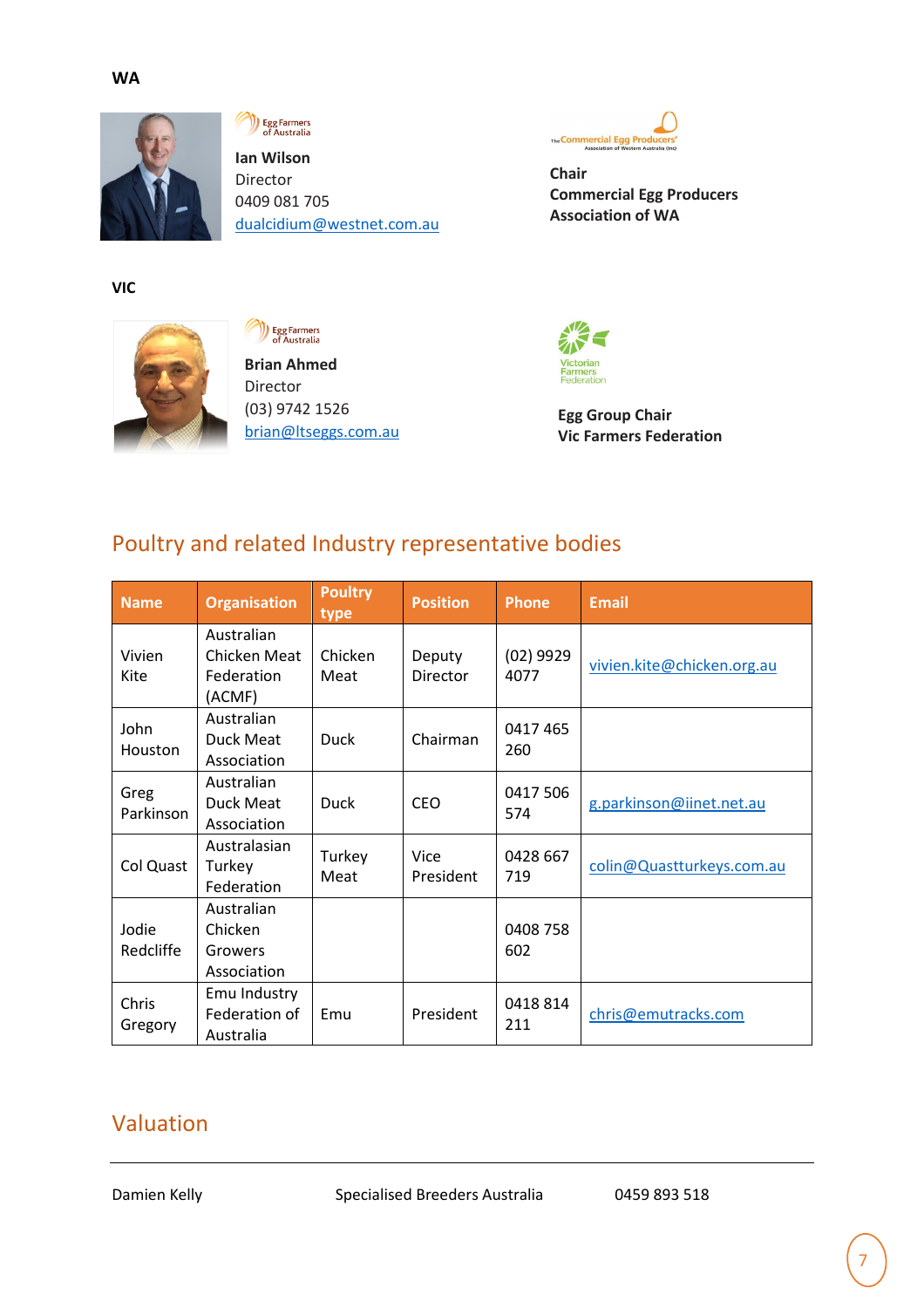#### *(\*Note, if the impacted farm is a client of SBA, due to conflict of interest, they are unable to undertake a valuation)*

| David May      | Consultant          | 0436 813 076 |
|----------------|---------------------|--------------|
| Greg Underwood | (c/- Bioproperties) | 03 9871 2000 |

## <span id="page-7-0"></span>**Contractors**

Please see below list of contractors per State who provide cleaning and disinfecting services.

The link below will take you to the list of approved chemicals which can be used. <http://permits.apvma.gov.au/PER89609.PDF>

#### **New South Wales**

| <b>Business Name:</b><br><b>Contact Name:</b><br>Phone Number:<br>Services:<br>Area/Location: | <b>Waterblast Technologies</b><br>Dave Howard<br>0477 456767<br>Shed Washdown & sanitise<br>Tamworth |
|-----------------------------------------------------------------------------------------------|------------------------------------------------------------------------------------------------------|
| <b>Business Name:</b>                                                                         | Advance Spray                                                                                        |
| Phone Number:                                                                                 | 02 4941 2000                                                                                         |
| <b>Business Name:</b>                                                                         | <b>Advanced Pest Control</b>                                                                         |
| <b>Contact Name:</b>                                                                          | Michael Henshaw, Hanna in Office.                                                                    |
| Phone Number:                                                                                 | 02 4941 2000                                                                                         |
| Services:                                                                                     | Sanitising/spraying Sheds, supply chemicals for water sanitising                                     |
| Area/Location:                                                                                | Hunter, Central Coast, maybe others                                                                  |
| <b>Business Name:</b>                                                                         | Prowash Poultry                                                                                      |
| <b>Contact Name:</b>                                                                          | <b>Rod Grant</b>                                                                                     |
| Phone Number:                                                                                 | 0429 886 866                                                                                         |
| Services:                                                                                     | Washing sheds, sanitising sheds, black beetle spraying                                               |
| Area/Location:                                                                                | Hunter, Central Coast                                                                                |

NSW Department of Primary Industries, Biosecurity and Food Safety have advised they have a comprehensive list of contractors on hand should an outbreak occur.

**Queensland** Information to be developed.

**South Australia/Tasmania** Information to be developed.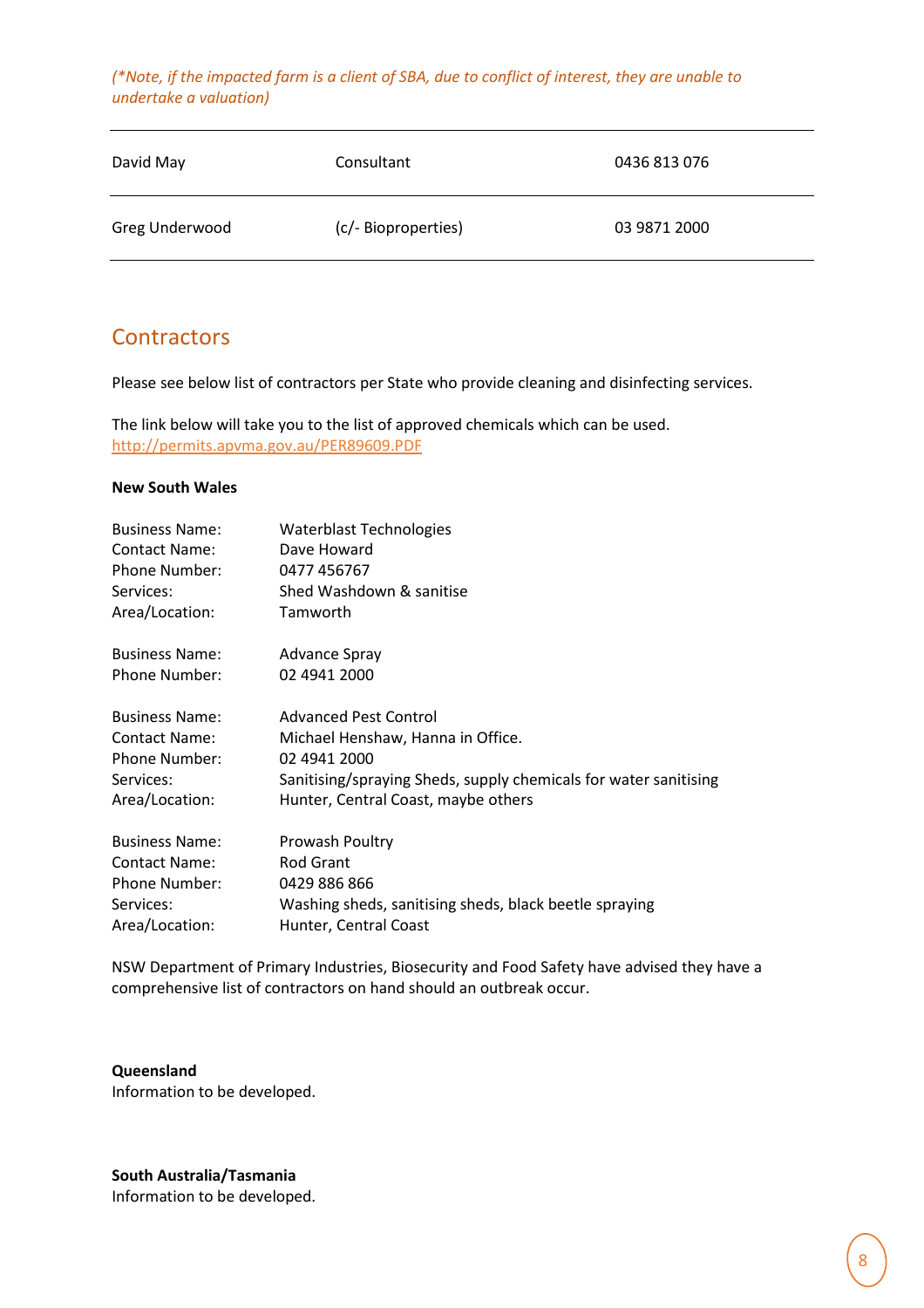### **Victoria**

| <b>Business Name:</b> | Fox Farm services                                |
|-----------------------|--------------------------------------------------|
| <b>Contact Name:</b>  | Gareth                                           |
| Phone Number:         | 0439 308 199                                     |
| Services:             | Washdown and sanitation                          |
| <b>Contact Name:</b>  | Brad McAuliffe, Business and Development Manager |
| Phone Number:         | 0417 219 204                                     |
| Services:             | Washdown and sanitation                          |
| <b>Business Name:</b> | <b>B &amp; A Pressure Cleaning</b>               |
| Phone Number:         | 0400 317 533                                     |
| Services:             | Washdown and sanitation                          |
| <b>Business Name:</b> | <b>Tyson Pressure Cleaning</b>                   |
| Phone Number:         | 0405 497 123 or 0405 497 124                     |
| Services:             | Washdown and sanitation                          |
| <b>Business Name:</b> | AusWash High Pressure Cleaning                   |
| <b>Contact Name:</b>  | Craig Dawson                                     |
| Phone Number:         | 0418 131 683                                     |
| Services:             | Washdown and sanitation                          |
| <b>Business Name:</b> | A1 Pressure Wash                                 |
| Phone Number:         | 0452 416 629 or 0478 513 858                     |
| Services:             | Washdown and sanitation                          |
| <b>Business Name:</b> | Provac                                           |
| <b>Contact Name:</b>  | Adam                                             |
| Phone Number:         | 1300 725 616 or 0427 015 981                     |
| Email:                | adam provac@bigpond.com                          |
| Services:             | Washdown and sanitation                          |
| <b>Business Name:</b> | Able Environmental Services                      |
| Phone Number:         | 0428 361 163                                     |
| Services:             | Sanitation Only                                  |
| <b>Business Name:</b> | <b>Ability Pest Control</b>                      |
| Phone Number:         | 0419 333 835                                     |
| Services:             | Sanitation Only                                  |

## **Additional contractors used in Agriculture Victoria AI Response 2020 – 2021**

| Company name                    | Service provided                                                            | <b>Contact details</b>                                       |
|---------------------------------|-----------------------------------------------------------------------------|--------------------------------------------------------------|
| <b>ASAEL Pty Ltd</b>            | Collection of emu blood<br>samples and training of<br>departmental staff    | Doug Black<br>0408 571 100<br>doug@microchips.com.au         |
| <b>B&amp;R Poultry Services</b> | Depopulation, removal<br>and disposal of birds,<br>specialised cleaning and | <b>Brad McAuliffe</b><br>0417219204<br>brad@brpoultry.com.au |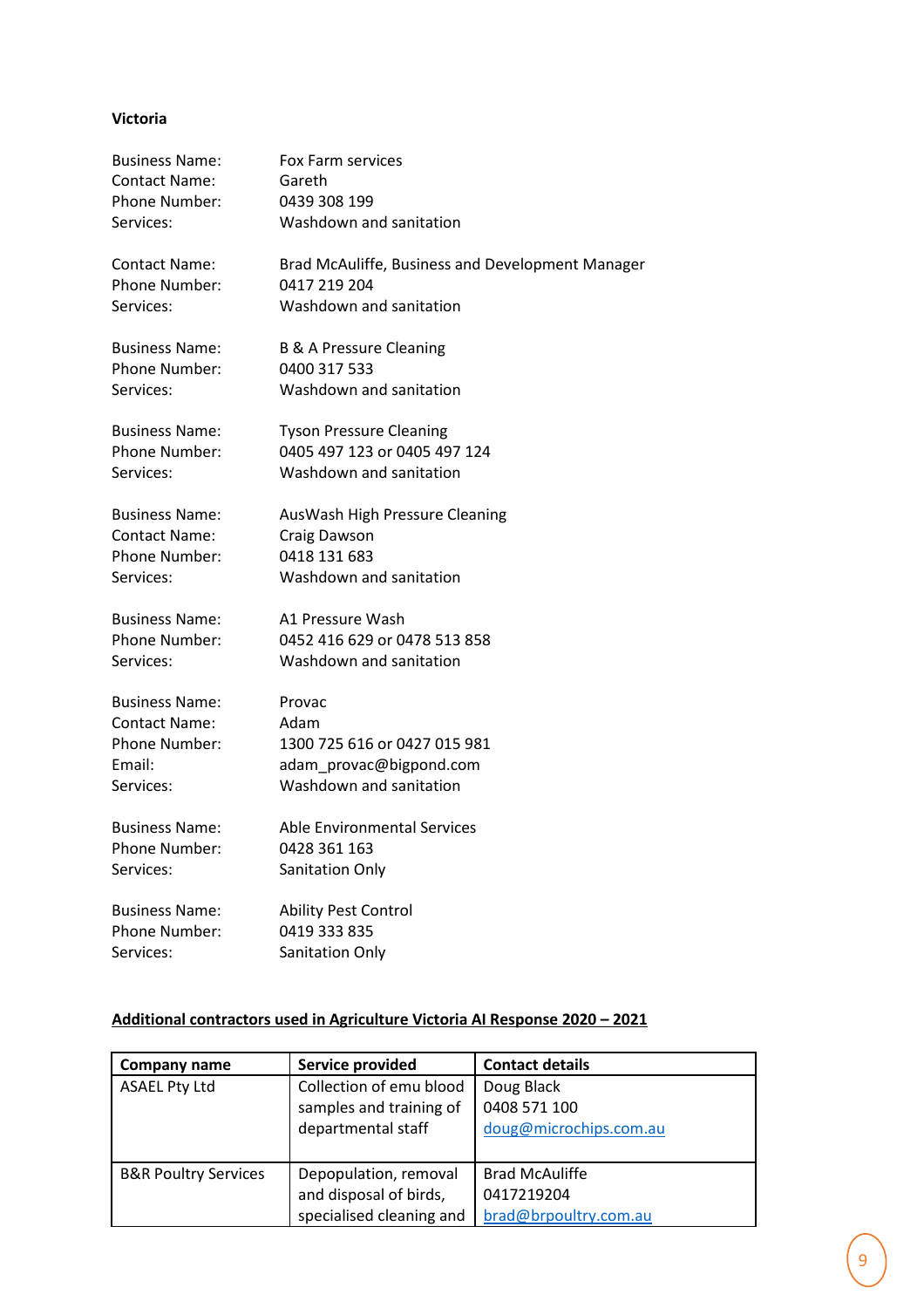|                          | decontamination of                         | http://brpoultry.com.au/         |  |  |
|--------------------------|--------------------------------------------|----------------------------------|--|--|
|                          |                                            |                                  |  |  |
| <b>Bannockburn Earth</b> | poultry sheds.                             |                                  |  |  |
|                          | Removal of chickens                        | <b>Tom McBride</b>               |  |  |
| Worx                     | and litter from the floor                  | 0435 892 471                     |  |  |
|                          | of sheds                                   | tommcbride10@hotmail.com         |  |  |
| Begbie's Earthmoving     | Remove dead birds and                      | Robert Begbie                    |  |  |
|                          | litter from sheds,                         | 0419 513 224                     |  |  |
|                          | construct burial pits                      | rjbegbie@bigpond.com             |  |  |
|                          | and other earthworks.                      |                                  |  |  |
| Environmental            | Valuation of poultry,                      | David May                        |  |  |
| Package Pty Ltd          | poultry products, feed,                    | 0436813076                       |  |  |
|                          | by-products (littler,                      | Dmay4152@bigpond.com             |  |  |
|                          | manure) and sundry                         |                                  |  |  |
|                          | equipment.                                 |                                  |  |  |
| Hayona                   | Removal of dead birds                      | Hadyn McDonald                   |  |  |
|                          | and litter, replacing clay                 | hayona@bigpond.net.au            |  |  |
|                          | and spreading of gravel.                   | 0427706662                       |  |  |
|                          |                                            |                                  |  |  |
| Scolexia Pty Ltd         | Supply of professional                     | Peter Scott                      |  |  |
|                          | advice to determine the                    | 0408386724                       |  |  |
|                          | scope of works required                    | pscott@scolexia.com.au           |  |  |
|                          | to complete the                            | www.scolexia.com.au              |  |  |
|                          | cleaning and                               |                                  |  |  |
|                          | disinfection of infected                   |                                  |  |  |
|                          | premises. Supply of                        |                                  |  |  |
|                          | professional advice to                     |                                  |  |  |
|                          | verify the completion of                   |                                  |  |  |
|                          |                                            |                                  |  |  |
|                          | scoped cleaning and<br>disinfection works. |                                  |  |  |
|                          |                                            |                                  |  |  |
|                          | General technical and                      |                                  |  |  |
|                          | biosecurity advice.                        |                                  |  |  |
| The Spreaders            | Supply, delivery and                       | <b>Noel Squires</b>              |  |  |
|                          | application of hydrated                    | 0419 891 886                     |  |  |
|                          | lime.                                      | nsquiers@bigpond.com             |  |  |
| <b>Whelans Group</b>     | Pickup and transport of                    | Tim Whelan                       |  |  |
| Investments Pty Ltd      | birds, manure and feed                     | 03 5152 2844                     |  |  |
| from infected property   |                                            | timwhelan@whelansgroup.com.au    |  |  |
|                          | to landfill site.                          | https://www.whelansgroup.com.au/ |  |  |
| <b>JTA Health</b>        | Asbestos site                              | Tom Trotman                      |  |  |
|                          | assessments and                            | 0419 920 127/ 1300856282         |  |  |
|                          | report; labelling of                       | tomt@jta.com.au                  |  |  |
|                          | asbestos                                   | https://jta.com.au/              |  |  |

Please NOTE this list current at time of response during July 2020 – Feb 2021

**Western Australia**

Information to be developed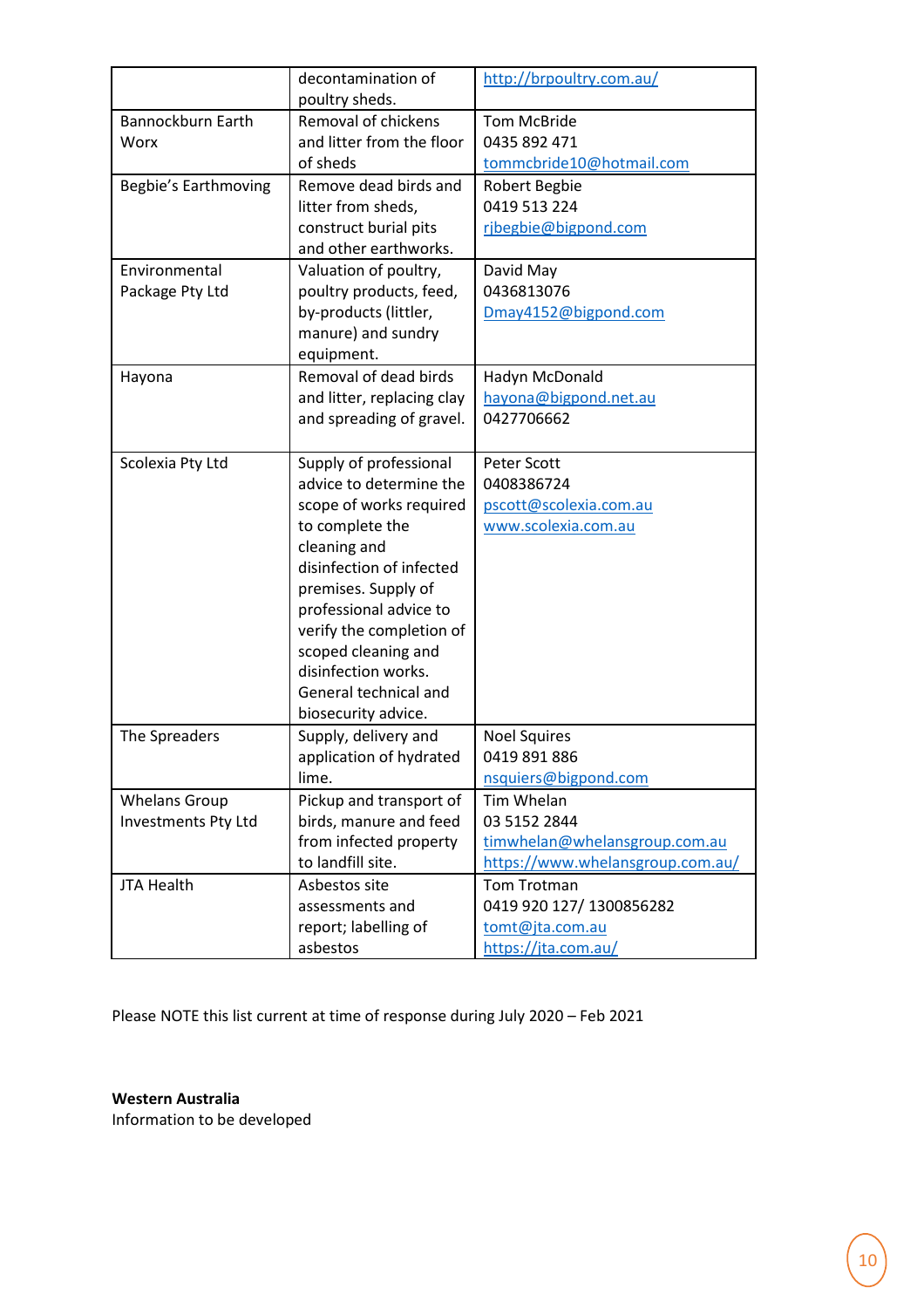## <span id="page-10-0"></span>Logbook template to be provided by DPI

Please ensure that a downloadable template is provided by the DPI if you are working remotely. If you are in the control centre, you will be provided with a hardcopy logbook.

## <span id="page-10-1"></span>EADRA plan to constructed in consultation with the DPI

EADRA plans from properties are to be constructed in consultation with the Department. Please ensure that you ask when these meetings will be held and attend the meetings.

## <span id="page-10-2"></span>EADRA Deed

Formalisation of the Emergency Animal Disease Response Agreement is to be completed during March 2021 AHA meetings. The egg, chicken and duck industries have come to the agreement with Government to share response costs but pay compensation costs for outbreaks only pertaining to their own industry. E.g. Outbreak on a layer farm would see compensation by the egg industry, incident on a chicken meat farm paid by the chicken industry and on a duck farm, compensation costs would be paid by the duck industry. Industries who are signatories to the EADRA Deed continue to encourage other industries to join**.** 

## <span id="page-10-3"></span>Daily briefings and debriefings

Daily briefings are held each morning and debriefings each evening. When a incident response is working through decontamination, the attendance at meetings may reduce to debriefs and if two LLIs are working, e.g. One from eggs and one from chicken meat, a roster week about can be instigated.

## <span id="page-10-4"></span>LLI meetings

LLI meetings are conducted with the incident control officer and also the head of operations on a weekly basis.

The meetings allow for discussion in relation to information on such issues as disposal of birds, chemicals, and or issues with decontamination.

Queries from both industry and the Department can be worked through in much more detail than that which can be undertaken on a daily teleconference or meeting.

## <span id="page-10-5"></span>Frequently Asked Questions for affected farms – from AG Victoria

(Please note this is protocol from Victorian AI response in 2020 to give an overview of processes. These will likely differ between states so will be important to check with the relevant state agency.)

*Agriculture Victoria has completed the cleaning and disinfection of your property following the diagnosis of avian influenza (AI) in your birds. There is still a small chance that residual virus persists. Between now and the time when the quarantine notice is revoked, you will need to continue to take all precautions to prevent the spread of AI virus. This fact sheet*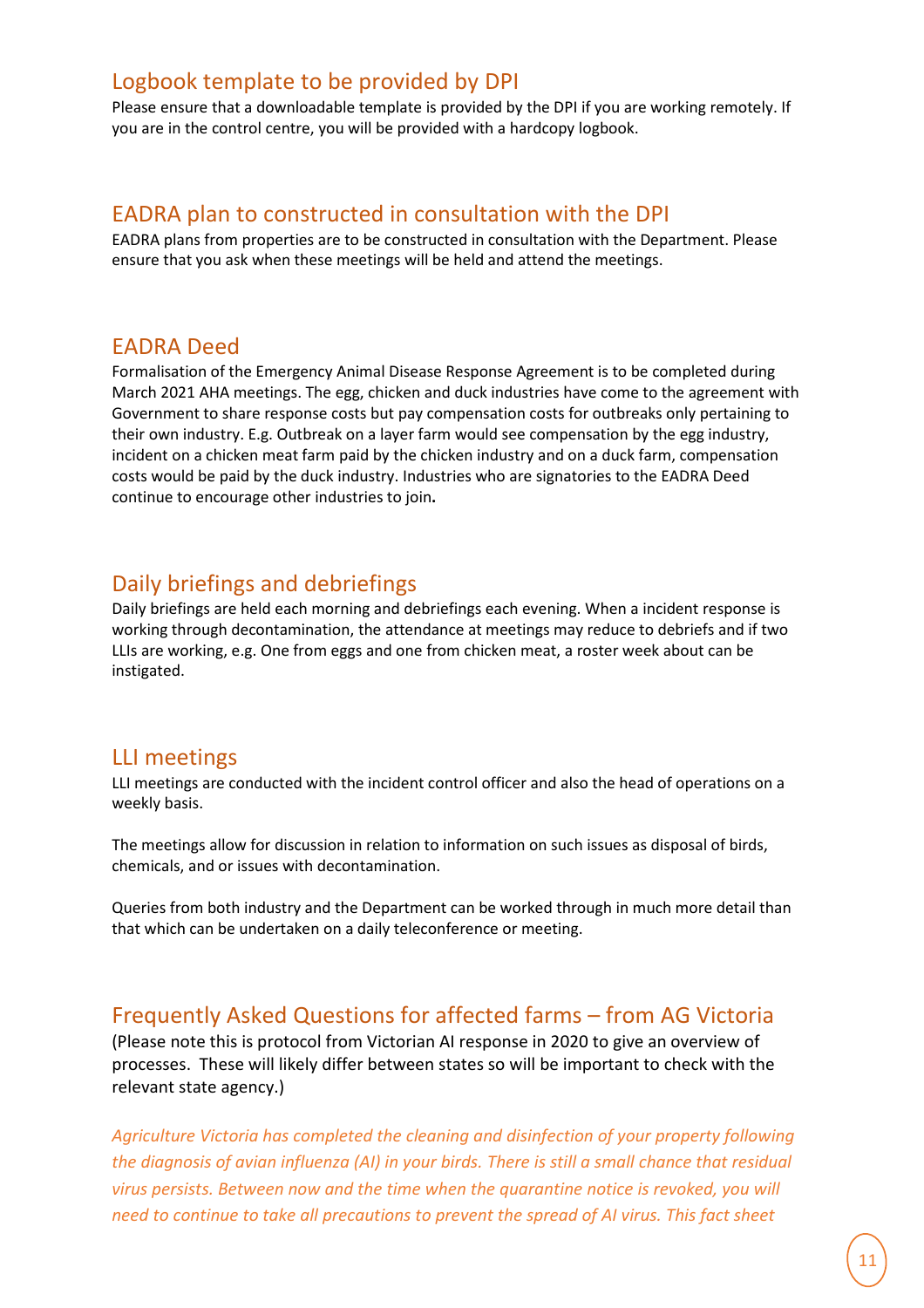*provides information you may need once cleaning and disinfection is completed on your property and your property remains under quarantine.*

#### **CLEANING AND DISINFECTION PRINCIPLES**

Following good biosecurity practices and hygiene is essential to protecting poultry and people from avian influenza (AI).

Cleaning and disinfection are important parts of biosecurity. To be effective against the AI virus, the following **two-step process** is recommended.

**Step 1**: Clean poultry housing, boots and equipment thoroughly to remove any organic matter (e.g. soil, mud, faeces) using water (preferably hot) and detergent.

**Step 2:** Apply a chemical disinfectant to cleaned surfaces and leave it on for the required contact time to destroy the virus. Contact times will vary between chemicals and different surfaces i.e. porous surfaces (wood) vs non-porous surfaces (metal).

#### **DISINFECTANTS FOR AVIAN INFLUENZA VIRUS**

Avian influenza virus is a Category A lipid enveloped virus, and it is stable over a pH range of 5.0-8.2.

The following options will be effective in destroying the AI virus on surfaces:

- soapy water or detergent (will strip the fatty envelope and kill the virus)
- acid and alkaline chemicals
- disinfectants, including bleach, chlorine and citric acid.

Whichever product you choose to use must be used as directed by the manufacturer.

Remember that chemicals may be toxic to poultry (and other animals), even in very small doses. Care should be taken to determine the safety of disinfectants prior to using them near poultry, and they should always be stored well away from poultry houses. If using a footbath at the entrance of a poultry enclosure, place it outside the enclosure, in an area where other animals (including pets) cannot access and drink from it.

#### **DECONTAMINATION OF VEHICLES, ANIMAL HOUSING AND EQUIPMENT**

If vehicles, livestock trucks and trailers, animal yards and equipment need to be decontaminated, the following two-step cleaning and disinfection process should also be used.

**Step 1:** Remove all visible organic matter (e.g. faeces, urine, dirt, mud) by washing the surface with water under pressure. When using a cleaning agent/detergent, follow the manufacturer's instructions, in particular, the right concentration of cleaning agent/detergent for the amount of soiling/organic matter present. Also, follow personal protective equipment (PPE) recommendations of the manufacturer.

**Step 2:** Apply an effective disinfectant, as directed by the manufacturer. It is wise to ensure that the disinfectant being used will not damage the product being cleaned (e.g. is not corrosive at the dilution rate being used). Follow all safety recommendations of the manufacturer.

#### **FURTHER advice on disinfectants**

For advice on chemicals effective against AI virus and their safe use around poultry, contact your veterinarian or the product manufacturer.

#### **Requirements for decontaminating equipment**

#### **Does the clean/dirty line still exist?**

Yes, there is a line that still delineates the 'clean' from the 'dirty' side until the quarantine of the property has been resolved. This prevents possibly infected material on the dirty side moving to the clean side.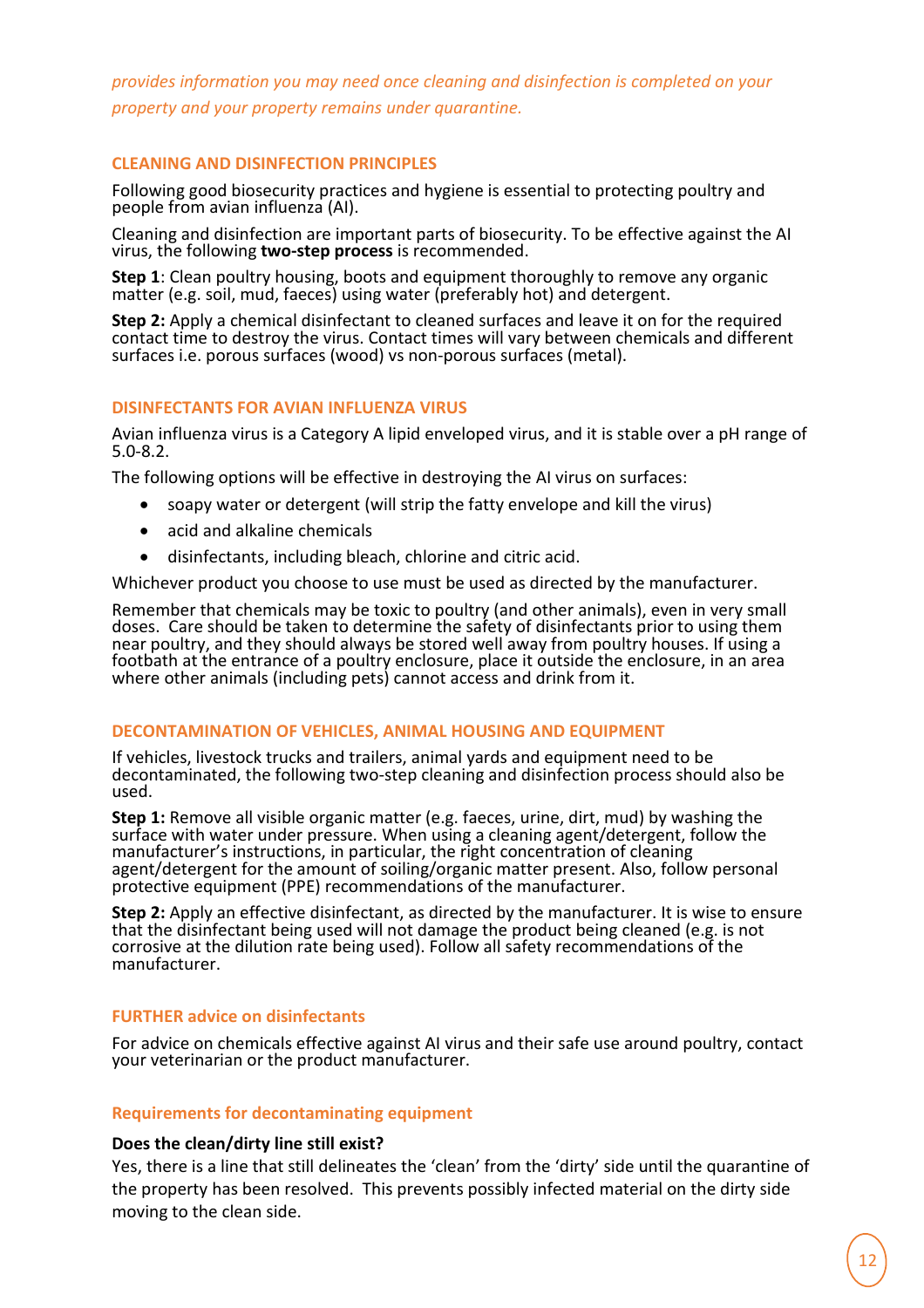## **What is the decontamination process for vehicles coming onto and off the property?**

If they are coming from the 'clean' side and are grossly clean, then decontamination of the wheels will suffice.

Moving any equipment, including cars, from the 'dirty' side requires decontamination to ensure biosecurity standards are met. Pressure wash machinery to remove all visible contamination using a detergent wash followed by spray down with a suitable disinfectant to destroy any virus on the machinery including wheels, wheel arches.

## **What is the decontamination process for moving machinery between different sites on the same property?**

Pressure wash machinery to remove all visible contamination using a detergent wash followed by spray down with a suitable disinfectant to destroy any virus on the machinery including wheels, wheel arches. Further information about decontaminating vehicles above.

**Can I use items such a ride on mowers/tractors on the 'clean' side from 'dirty' side?**  Yes, but they need to be decontaminated – see above.

## **Do feed trucks and egg dispatch trucks need to be decontaminated during the sentinel program?**

The operator of the truck must:

-not drive on tracks used by affected livestock; and

-ensure the incoming vehicle is cleaned and disinfected on entry and exit from the premises; and

- ensure they maintain personal biosecurity procedures, including cleaning and disinfecting of boots on entry and exit from the premises and does not have contact with any affected livestock.

## **Who provides wash down equipment/machinery/chemicals, Ag Vic or is the farm to provide their own?**

Owners are encouraged to discuss with Agriculture Victoria any ongoing needs for equipment and chemicals to decontaminate boots, vehicles and other items whilst the property remains under quarantine. Basic wash-down equipment is an essential biosecurity tool for all property owners, therefore it is recommended that where possible pressure washers, pump spray packs, tubs for boot washing/footbaths, etc. are purchased by owners to use as an ongoing process to prevent future disease incursions.

## **Does PPE still need to be worn entering and exiting a property under quarantine?**

Yes, PPE still needs to be worn when entering a property under quarantine.

Recommendations include disposable coveralls or, a designated cotton pair of overalls (only to be worn on farm) and/or designated footwear such as work boots or gumboots (only to be worn on farm). If there is any residual virus on the quarantine property this prevents further spread.

## **Is foot bathing required?**

Footwear must be scrubbed and washed when exiting a quarantined property with a disinfectant that will kill avian influenza. All dirt, faeces and other contamination needs to be thoroughly removed if the footwear is taken off the quarantined site. It is good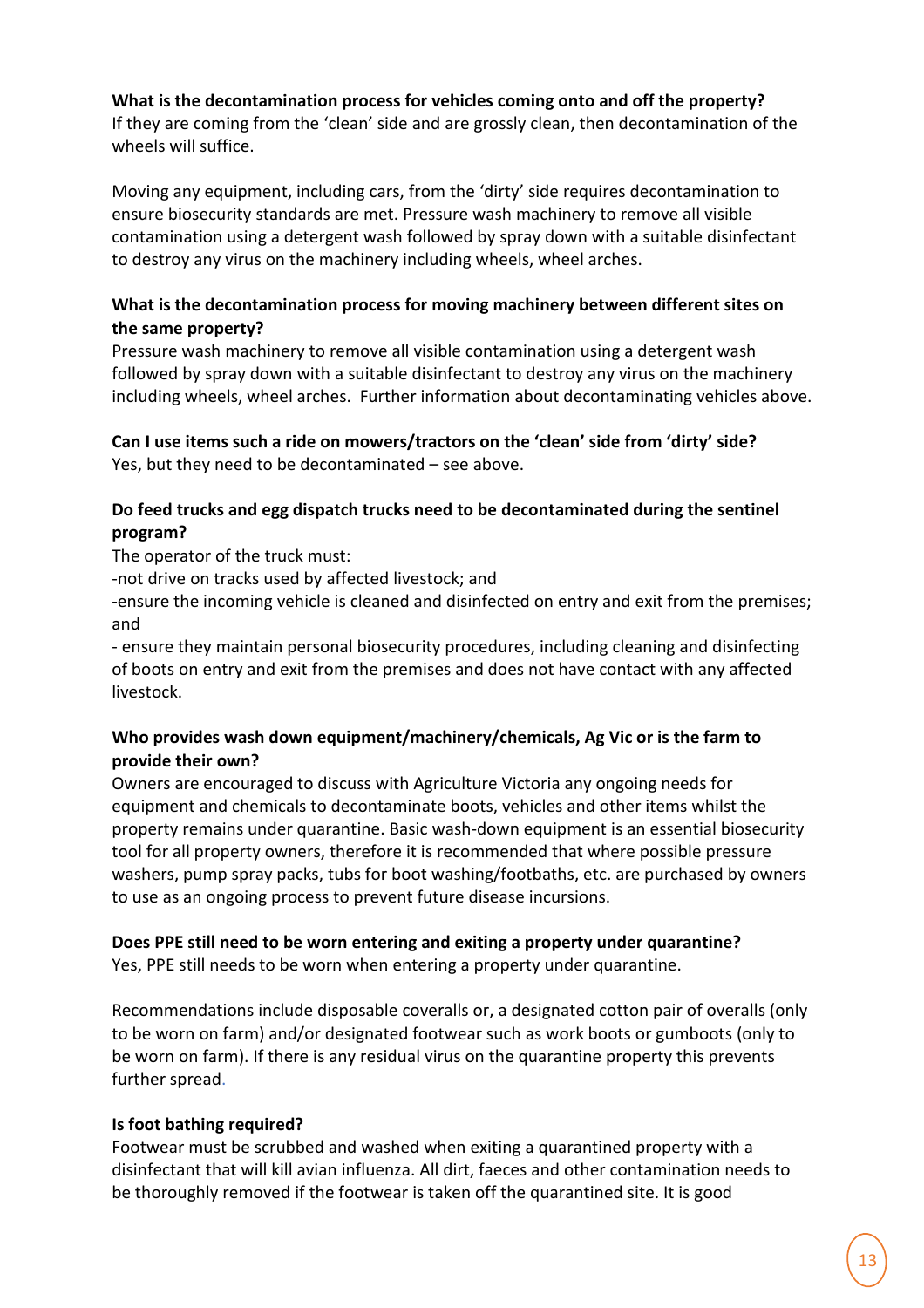biosecurity practice to use foot baths at the entry to each shed or free-range area to minimise the risk of any disease spreading between flocks on a property.

## **What happens with PPE rubbish re disposal?**

All disposable PPE should be bagged and decontaminated off the quarantine property. Agriculture Victoria can arrange for disposal.

## **Who do I get in touch with if I need help with decontamination?**

Contact your case manager or Dr Dianne Phillips as project lead. Phone Agriculture Victoria on 136 186.

### **Next steps**

### **What are the next steps once cleaning and disinfection is complete?**

The properties will be 'shut' for a period that varies depending on the production system in place on the farm, followed by a period where sentinel birds are introduced to range over the property. These birds are monitored with weekly testing and once a period of testing is completed a report can be given to the CVO requesting resolution of the property's status.

## **When is quarantine going to be lifted?**

Properties will remain under quarantine until all cleaning and disinfection activities have been finalised and the requirements of the farm's property resolution plan have been completed. Property resolution plans outline the process, agreed between Agriculture Victoria and property owners/managers, that will enable the successful reestablishment of a healthy flock on previously infected premises.

## **How much longer will Agriculture Victoria continue to supervise the sites after C&D activities are completed?**

Agriculture Victoria staff will remain on site until all cleaning and disinfection activities have been completed. Thereafter, staff will liaise with owners/managers to address any issues as they arise. All properties have been assigned a case manager who will continue to provide a point of contact for property owners/managers - answering questions and providing ongoing information as required.

## **What is the testing procedure for sentinel flocks?**

On properties where sentinel birds are used as part of the property resolution plan, the birds will undergo health monitoring and a series of tests over several weeks. Sentinel birds must be sourced from Salmonella Enteritidis-free flocks and must pass pre-placement testing for Salmonella Enteritidis and avian influenza virus. After placement on the property, sentinel birds will be tested for avian influenza virus weekly for three weeks. Their general health will be monitored throughout the sentinel program.

### **What happens to the sentinel birds when the three weeks is up?**

Provided the sentinel birds remain healthy throughout the property resolution process and there are no unresolved investigations involving birds on the premises, the birds may be reclassified from sentinel to commercial. The owner is free to decide the future of these birds.

### **Who pays for this?**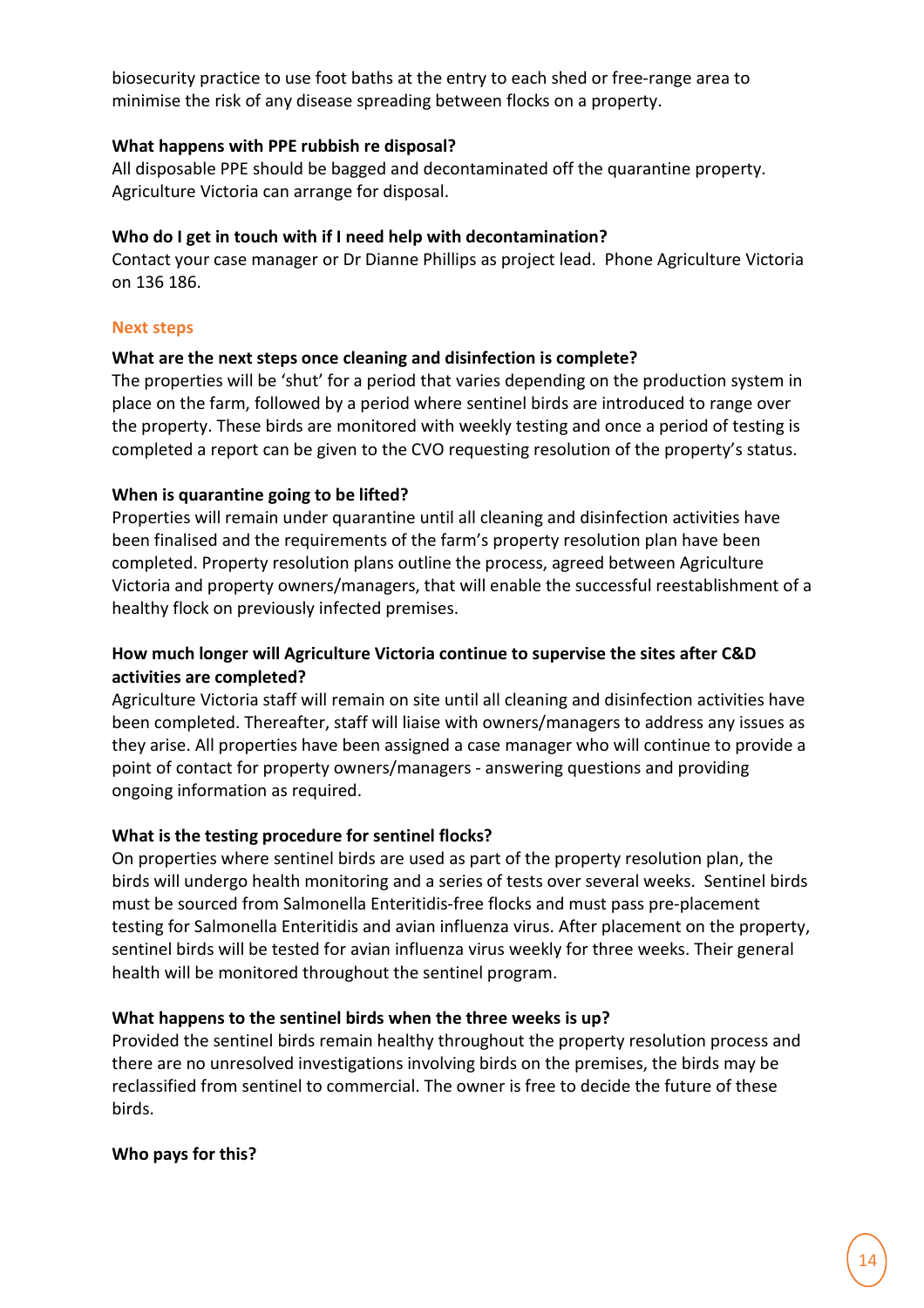Owners will be required to source and pay for the sentinel birds used on their property and will be responsible for all placement, removal, feed, medication, husbandry and management costs required to place, maintain and eventually remove the birds. All avian influenza testing and inspection costs will be paid by Agriculture Victoria. If chickens (including spent hens) are used, then testing prior to placement to exclude *Salmonella* Enteritidis, will be the owner's responsibility to arrange and will be at the owner's cost.

## **Is cleaning required again?**

Following successful completion of the property resolution process there is no further requirement to undergo any further cleaning and disinfection on the property. Owners are encouraged to maintain good biosecurity procedures such as footbaths, restricted vehicle access and personnel management to bird areas, etc. to minimise the risk of future disease incursions. Further information is available at<https://www.farmbiosecurity.com.au/>

### **Permits**

## **Will permits be required?**

While there is still a Restricted Area and Control Area in place, permits to move vehicles, livestock, livestock product, fittings (equipment), fodder will be required (as per current arrangements).

Maintenance, visitors, workers will need a permit/written authority to enter the quarantined area.

People who live on site will continue to do as they have been. Feed trucks do not require a permit but the above disinfection procedures must be followed.

### **Can eggs and manure be moved offsite?**

Manure can be stockpiled on the property until the quarantine is lifted.

Eggs collected during the sentinel period need to remain on-site. While the sentinel program is in place the eggs cannot be moved for sale or pasteurisation. Liaise with Agriculture Victoria to discuss individual farm needs.

### **Legal**

### **What are my legal responsibilities?**

Report suspicion of infection with avian influenza or any other notifiable diseases in your birds or animals on the property by calling the all-hours emergency animal disease hotline on 1800 675 888.

For more information about other requirements that apply to keeping poultry visit [agriculture.vic.gov.au/livestock-and-animals/poultry-and-eggs](https://agriculture.vic.gov.au/livestock-and-animals/poultry-and-eggs)

## **Can I sell my farm?**

Yes, however if the farm is under quarantine you must advise your solicitor so that they can consider the disclosure of the quarantine notice under Section 32 of the *Sale of Land Act 1962* on the Vendor Statement should you decide to sell all or part of the affected land. If birds or manure have been buried on the property you must also advise your solicitor so that its disclosure can be considered.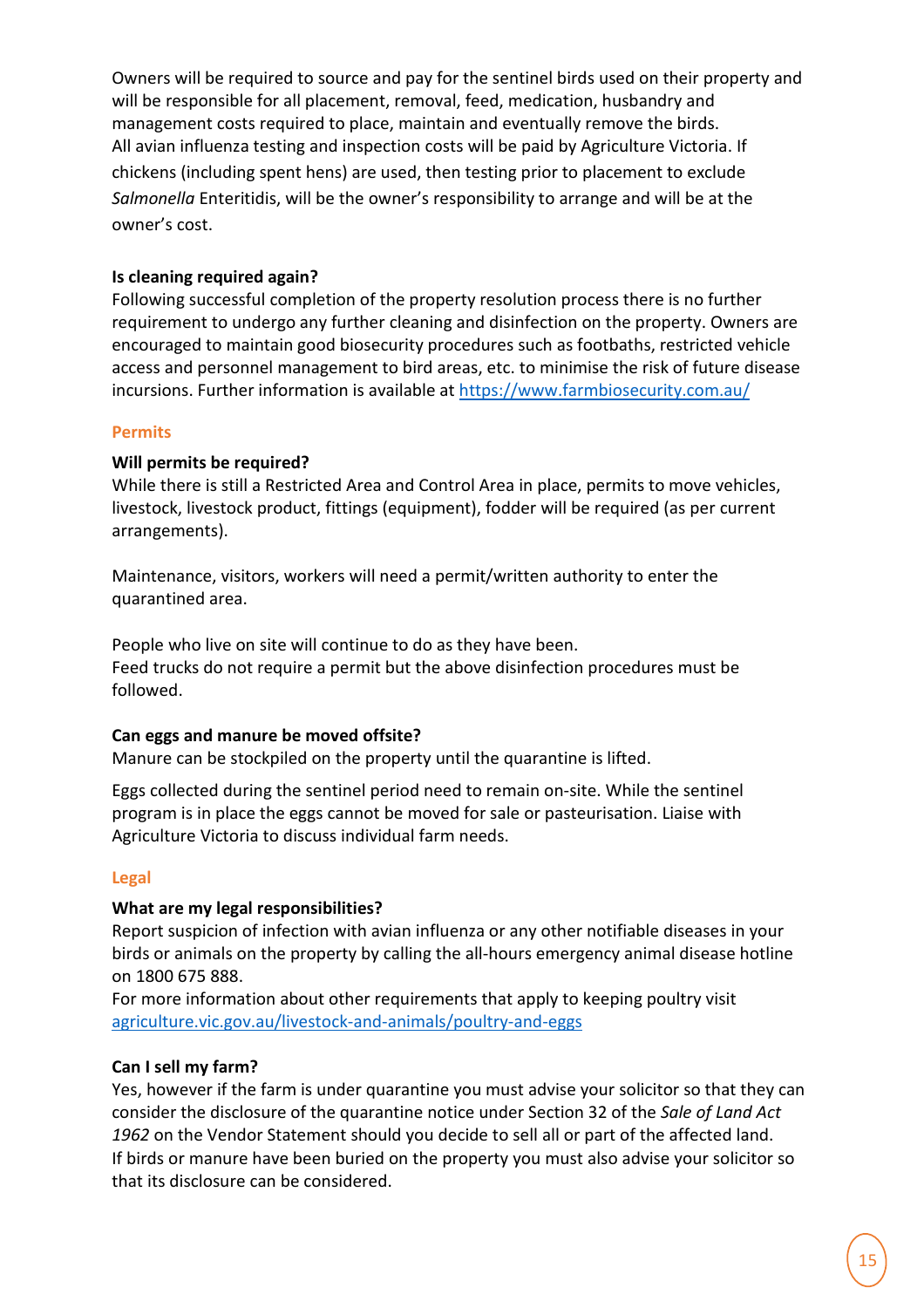### **Contact**

### **Who do I contact if I have a question?**

Contact your case manager or Dr Dianne Phillips, project leader. Phone Agriculture Victoria on 136 186.

### **Who do I contact if my birds are sick?**

Contact your vet or ring the all-hours Emergency Animal Disease Watch Hotline.



#### **Where Can i get more information?**

More information on AI is available on the Agriculture Victoria website: [agriculture.vic.gov.au/avianflu.](https://agriculture.vic.gov.au/biosecurity/animal-diseases/poultry-diseases/avian-influenza-bird-flu)

#### **Accessibility**

If you would like to receive this information/publication in an accessible format (such as large print or audio) please call the Customer Service Centre on 136 186, TTY 1800 122 969, or emai[l customer.service@ecodev.vic.gov.au](mailto:customer.service@ecodev.vic.gov.au) .

© The State of Victoria Department Jobs, Precincts and Regions August 2020



This work is licensed under a Creative Commons Attribution 3.0 Australia licence. You are free to re-use the work under that licence, on the condition that you credit the State of Victoria as author. The licence does not apply to any images, photographs or branding, including the Victorian Coat of Arms, the Victorian Government logo and the Department of Jobs, Precincts and Regions logo. To view a copy of this licence, visit http://creativecommons.org/licenses/by/3.0/au/deed.en visit http://creativecommons.org/licenses/by/3.0/au/d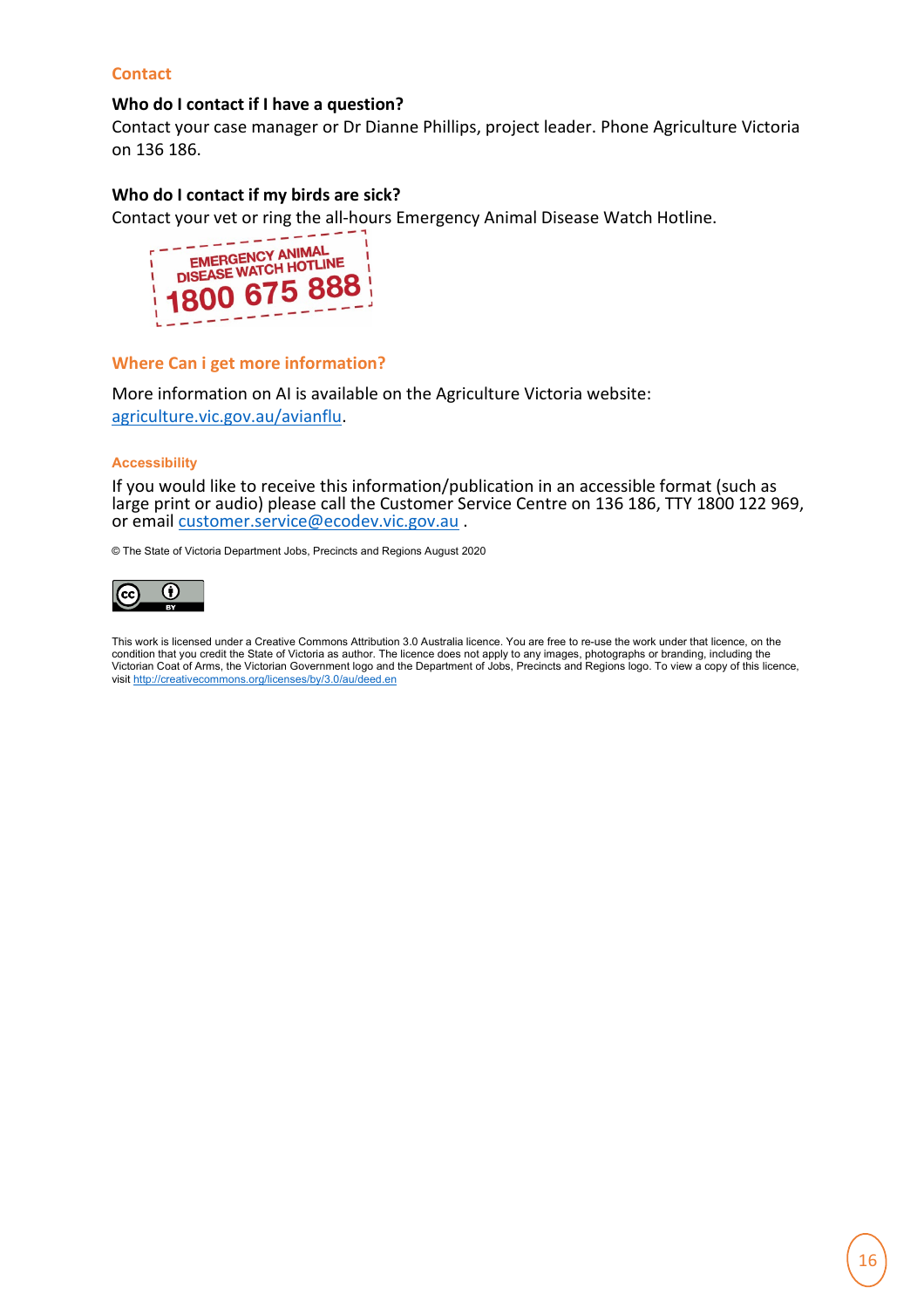## <span id="page-16-0"></span>Avian Influenza (AI)

## **What is Avian Influenza?**

Avian influenza, commonly referred to as 'bird flu', is a highly contagious viral infection of birds. Serious forms of the disease can cause severe symptoms and sudden death in domestic poultry (up to 100 per cent of birds). Mild strains of the disease cause few or no symptoms in poultry and may go undetected in some species of birds, though can result in some deaths.

### **What species are affected?**

Domestic poultry, ducks, geese, turkeys, guinea fowl, quail, pheasants, emus and ostriches are most susceptible to being affected by avian influenza. Many species of wild birds, including waterfowl and seabirds can carry the virus but usually show no signs of disease.

## **How is the avian influenza virus spread?**

Infected birds shed the avian influenza virus in saliva, nasal secretions and faeces.

Wild birds are considered the natural host for the virus and usually carry it without showing any symptoms of the disease.

Sometimes the virus spills over from wild birds into domestic bird populations and may cause disease. This can occur through either direct contact between wild and domestic birds, or indirectly through the contamination by wild birds of feed or water of domestic birds.

## **What are the symptoms?**

Symptoms associated with avian influenza can include:

- sudden death
- respiratory distress
- swelling of the head
- purple discolouration of the comb and wattles
- coughing
- sneezing
- rasping breathing
- rapid decrease in feed and water intake
- decreased egg production
- ruffled feathers
- depression
- closed eyes
- diarrhoea
- occasionally nervous signs

Source: Ag Victoria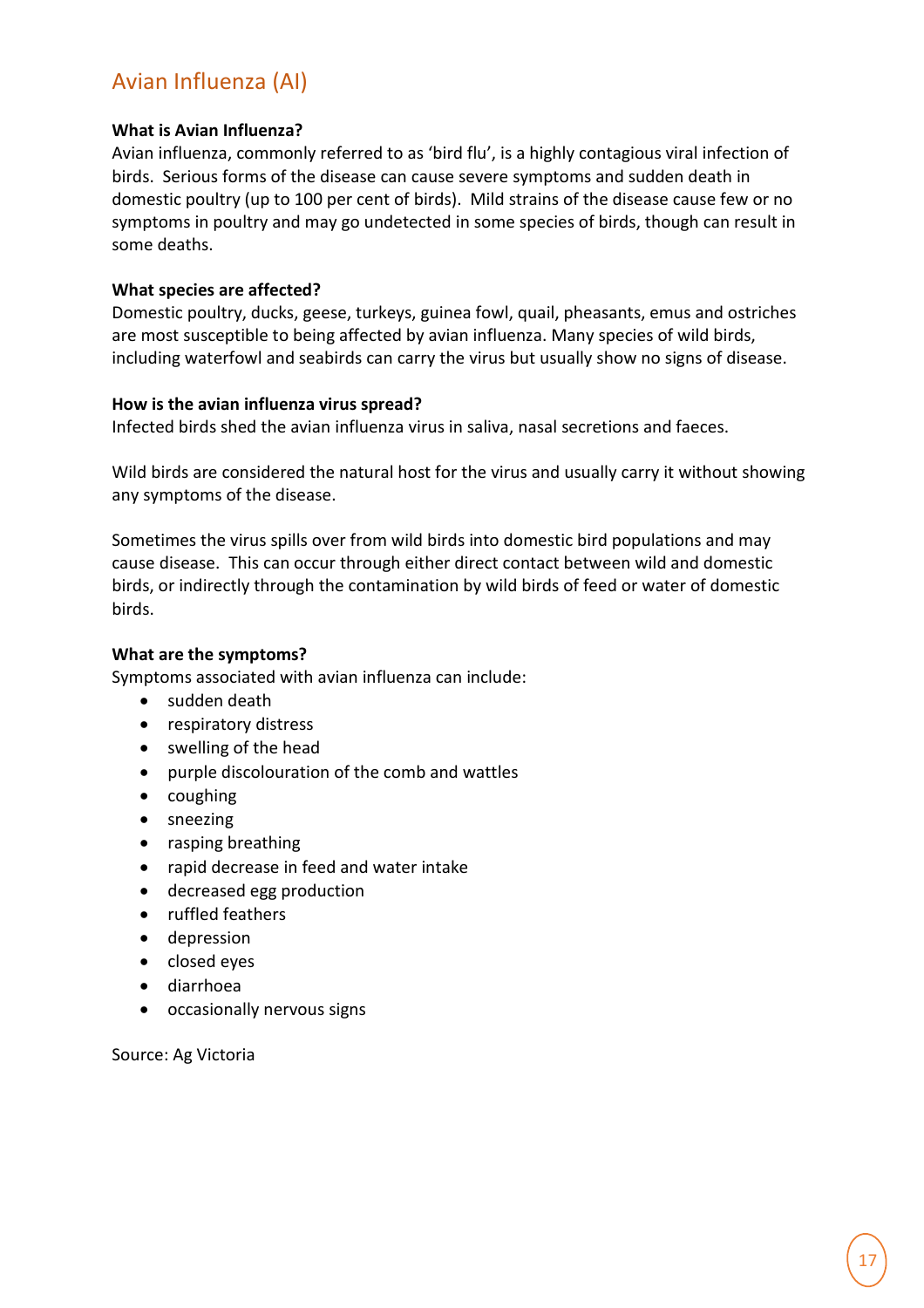## <span id="page-17-0"></span>Infectious Bursal Disease (IBD)

## **(As at January 2021)**

Infectious bursal disease (IBD), also known as Gumboro Disease in its virulent form, is a highly contagious viral infection that is found in chicken flocks in most countries. The severity of the disease will depend on the age and breed of chicken (White Leghorns are more susceptible than broilers and brown-egg layers) and the virulence of the virus. Australian strains of IBD virus are of mild virulence and do not cause clinical disease.

Signs of the disease can include a rapid drop in feed and water consumption, mucoid (slimy) diarrhoea with soiled vent feathers, ruffled feathers, listless chicks with unsteady gait or sitting in hunched position, picking at own vent and sleeping with beak touching the floor.

Infections before 3 weeks of age are usually subclinical (no detectable symptoms). Chickens are most susceptible to clinical disease at 3-6 weeks and severe infections have occurred in Leghorn chickens up to 18 weeks old.

Early subclinical infections are the most economically important as the disease can cause severe, long-lasting suppression of the immune system. Chickens that are immunosuppressed by early IBD infections do not respond well to vaccination and are more susceptible to other diseases, including those that don't normally affect healthy chickens.

In clinical infections, onset of the disease is sudden after an incubation of 3-4 days. Mortality is usually low but has been reported to be as high as 20%. Recovery from the disease usually occurs in less than a week, however broiler weight gain is delayed by 3-5 days. The presence of maternal antibody (antibody passed to the chick from the mother) will modify the way the disease progresses. The virulence of field strains varies considerably. Very virulent (vvIBD) strains of the virus that cause high mortality and morbidity were first detected in Europe, and have not yet been detected in Australia.

### **What causes infectious bursal disease?**

Infectious bursal disease is caused by a birnavirus (IBDV) that is most readily isolated from the bursa of Fabricius which is an organ of the immune system. The virus can also be isolated from other organs during an outbreak. It is shed in the faeces and spreads between birds or by contact with a contaminated environment and is also carried in dust. The virus can be transferred from house to house on fomites (any inanimate object or substance that is capable of carrying infectious organisms from one individual to another), flies and rodents. The virus is very stable and difficult to eradicate. There is no vertical transmission (from parents directly to offspring) and mealworms and litter mites may harbour the virus for 8 weeks. Infected birds shed large amounts of virus for up to 2 weeks after infection.

#### **Prevention and treatment of infectious bursal disease**

There is no treatment for IBD but support therapies such as vitamin and electrolyte supplements and antibiotics to treat any secondary bacterial infections, may reduce the impact of the disease.

Depopulation and rigorous disinfection of contaminated farms have achieved some limited success in reducing the viral load. Prevention is through good biosecurity and vaccination, including passive protection via breeders and vaccination of progeny depending on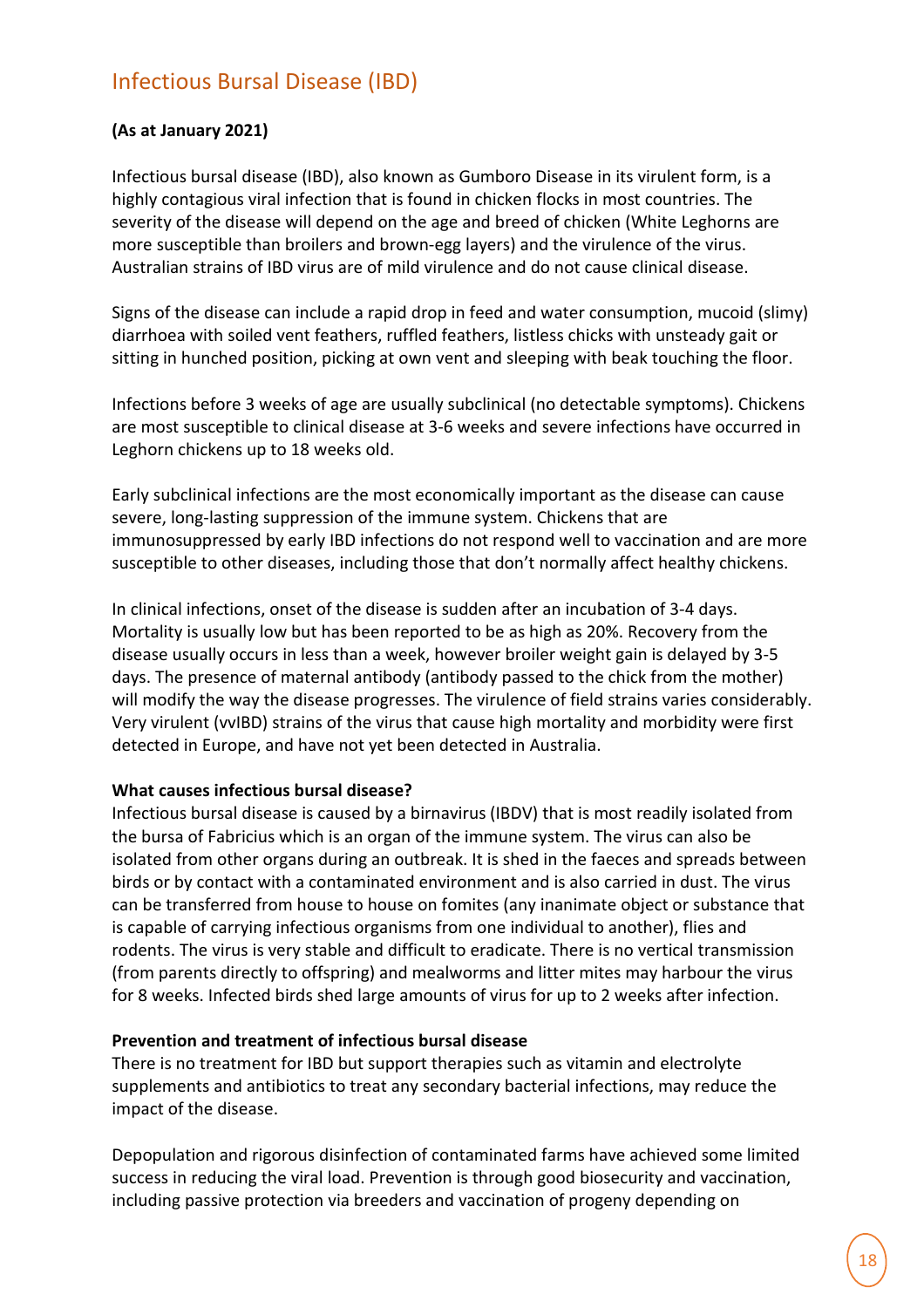virulence and age of challenge. In most countries, breeders are immunised with a live vaccine at 6-8 weeks of age and then re-vaccinated with an oil-based inactivated vaccine at 18 weeks. Birds that have recovered from a natural infection have a strong immunity. If maternal antibody was still high at the time of vaccination, immunity in chicks that receive live vaccine can be poor.

Due to the high degree of variation between naturally occurring IBD viruses there are a number of vaccines available. Vaccines need to be selected based on the types of viruses present in the area. The disease is believed not be present in New Zealand. The Australian field strains of IBD are relatively mild and live vaccination of broilers and rearing pullets is not regarded as necessary. The main method of control relies on vaccination of parent chickens and transmission of maternal antibody to the chicks.

### *Source: Poultry Hub*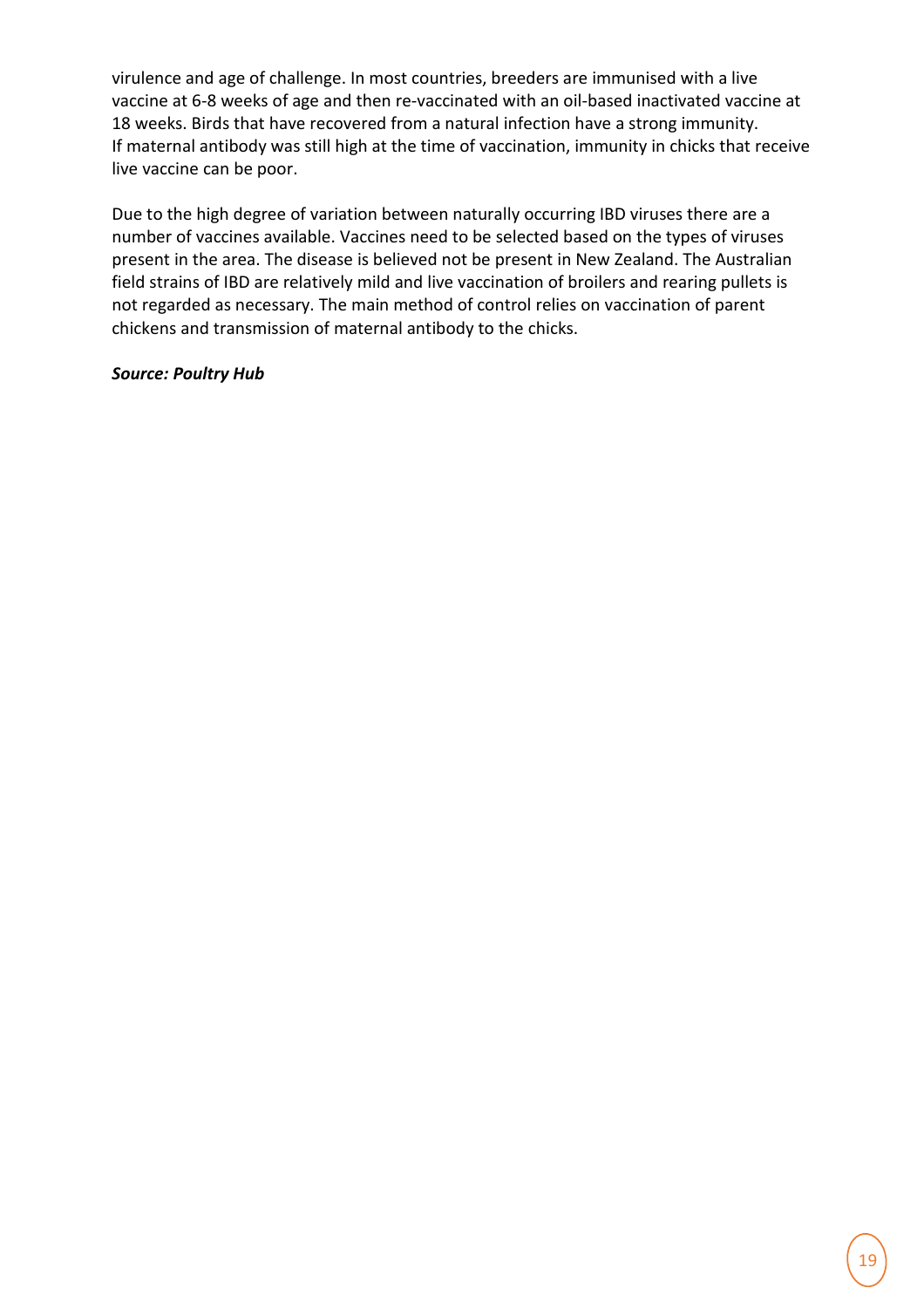## <span id="page-19-0"></span>Newcastle Disease

## **(As at January 2021)**

Following are notes to help you as the LLI should a Newcastle Disease response need to be undertaken.

### **What is Newcastle Disease?**

Newcastle disease is an infection of domestic poultry and other bird species with virulent Newcastle disease virus (NDV). It is a worldwide problem that presents primarily as an acute respiratory disease, but depression, nervous manifestations, or diarrhea may be the predominant clinical form.

Virulent Newcastle Disease is classified as an emergency disease in Australia. Avirulent forms of the virus are endemic in most regions of Australia. The last outbreak in Australia in 1998 was due to the mutation of an Australian strain into a more virulent form.

### **Key points**

The incubation period for ND is usually 2-6 days in chickens but can be up to 15 days. For tracing purposes, 21 days is deemed to be the longest possible incubation period.

Virus is excreted about 2 days after infection, but about 24 hours before clinical signs. The virus is relatively stable and can remain infectious for many months in the environment, and remains viable in animal products for long periods.

Many avian species are susceptible to infection, so wild birds can be a source of infection.

### **What are the signs?**

The main signs can be respiratory, intestinal or nervous, or combinations of all three:

- sneezing.
- nasal discharge.
- coughing.
- greenish, watery diarrhoea.
- depression.
- muscular tremors.
- drooping wings.
- complete paralysis.

#### **What is the treatment?**

There is no treatment for Newcastle Disease should a hen be infected, all suspect cases should be treated as a suspect emergency disease and your private veterinarian or local government veterinary officer notified.

### **Vaccination Program**

As part of the ongoing response from the 1998 outbreak, the National Newcastle Disease Management Plan has implemented a national vaccination program to swamp any residual